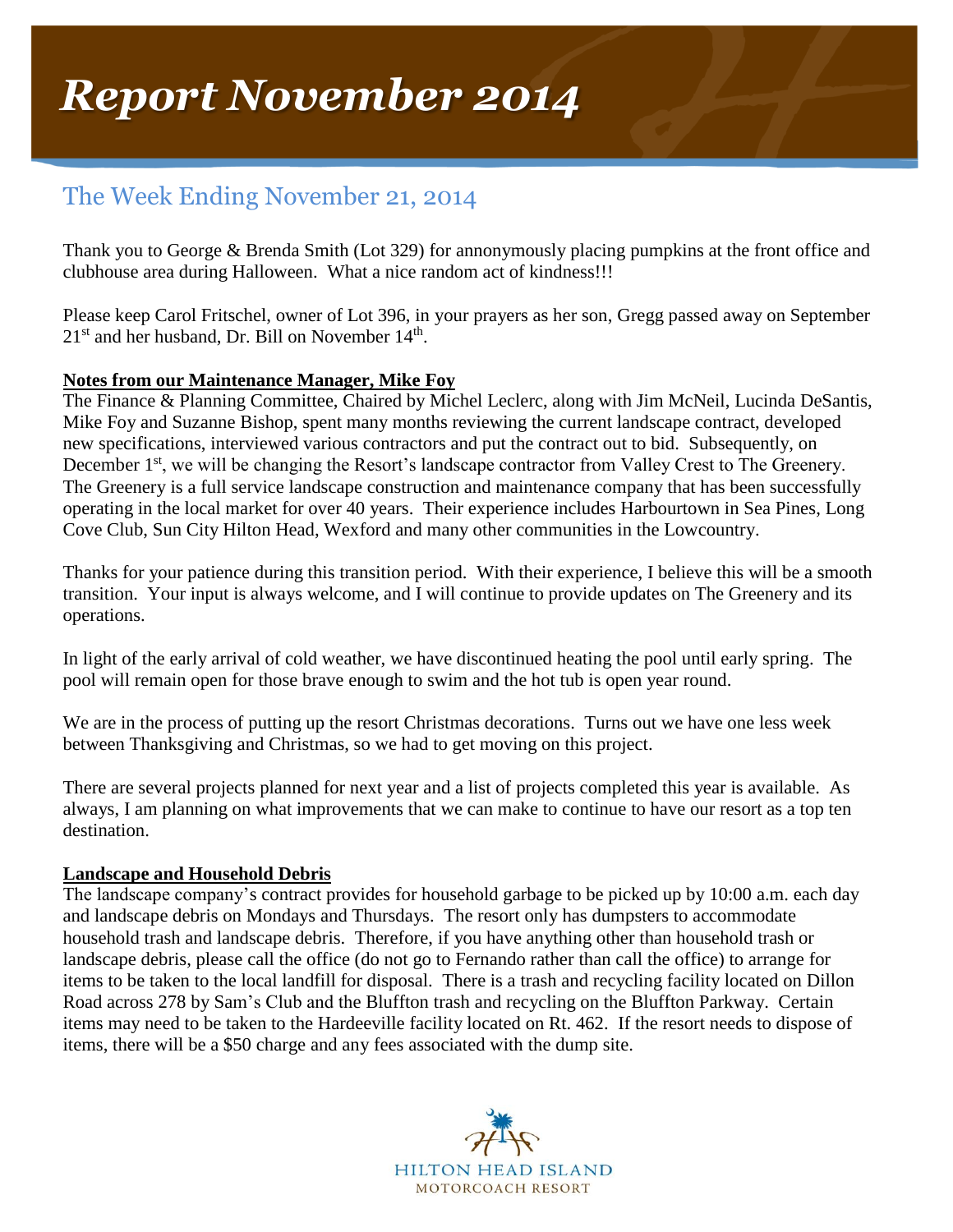### **Semi-Annual Board of Director's Meeting**

Minutes from the meeting and slides from the Thursday and Friday Forums are posted in the Owners' section of the Resort website. Please review for more details. The following motions were passed at this meeting.

- A. **Adopt e-Voting & SimplyVoting.com: Motion 20141108-1** to implement evoting for the Annual Board of Directors Election and that we subscribe to the SimplyVoting.com web service in order to conduct the election was made by Marianne Riddile, and seconded by Charlie Kendrick, PASSED unanimously. B. Adopt Policies
	- 1. **Coach Movement Policy:** Steve Aasheim outlined the proposed policy: office alerts owner in advance of 90-day date; there is an automatic 10 day grace period. An additional 20-day grace period will be given with written request from owner and then approval in writing from the manager. For extenuating circumstances, an additional 30-day grace period may be requested in writing to the manager for the President's approval. Fines of \$25/day will be levied beyond approved time period. **Motion 20141108-2** to adopt the Coach Movement Policy was made by Steve Aasheim, seconded by Ed Knott, PASSED unanimously.
	- 2. **Credit Card Fee Policy:** Manager Suzanne Bishop explained that when owners use a credit card to pay for their property maintenance fee, the current fee charged does not cover the actual fee charged by the bank. Suzanne read the proposed Credit Card Fee Policy: Owners wishing to pay their POA maintenance or other fees by credit card will be charged 3% of the total cost. **Motion 20141108-3** to adopt the policy was made by Don Beck, seconded by Marianne Riddile, PASSED unanimously.
	- **3. Rental Reservation Deposit & Cancellation Policy:** Suzanne reviewed the current policy and then read the proposed policy: A one-day rack rate deposit will be taken for reservations less than 30 days (standard taxes included). Daily reservations must be cancelled 48 hours before your arrival date for a full refund of your deposit. No change to monthly reservations. **Motion 20141108-4** to adopt the policy was made by Michel Leclerc and seconded by Don Beck, PASSED unanimously.
- C. **Adopt Budget for 2015:** Michel Leclerc said the budget was mailed to the Board and was discussed by the Board on Wednesday, Nov. 6, 2014, and was then presented in the slideshow. He encouraged any owners wishing more detail to contact him via email and he would set up a GoToMeeting session with them to discuss the budget in more detail. **Motion 20141108-5** to adopt the Budget for 2015 was made by Michel Leclerc, seconded by Ed Knott, PASSED unanimously.
- D. **Adopt 70-604 Tax Resolution:** "That any excess of Association income over Association expenses for the year ending December 31, 2014, shall be applied against the subsequent tax year Association assessments as provided by the IRS Revenue Ruling 70-604. **Motion 20141108-6** to adopt the resolution made by Michel Leclerc, seconded by Charlie Kendrick, PASSED unanimously.
- E. **Authorization Year-End Audit/Tax Return: Motion 20141108-7** to hire Ray Warco, Webster Rogers to conduct the annual audit of the 2014 Books and prepare the Resort's tax returns was made by Michel Leclerc and seconded by Charlie Kendrick, PASSED unanimously.

### **Fitness Center Liability Waiver as it Pertains to Guests**

Owners, please remember that rental guests **MUST** have a signed Health Club Waiver on file in the office to be granted card access to the Health Club Facility. If a rental guest's card does not open the doors, it is because they have not signed a waiver and do not have permission to use the facility. This is a liability waiver that protects the resort in the event of an injury and is very important. Please do not "open" the